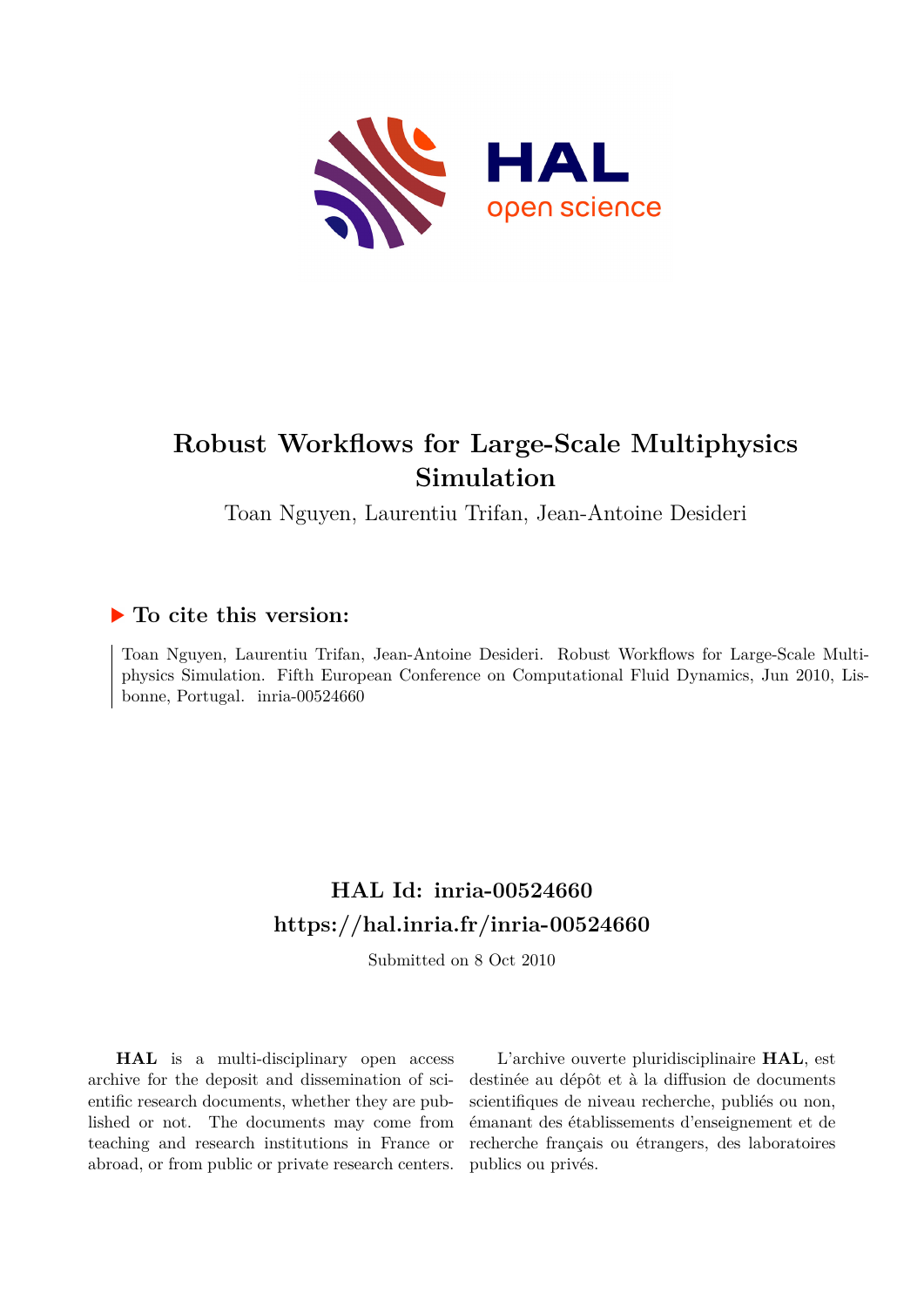V European Conference on Computational Fluid Dynamics ECCOMAS CFD 2010 J. C. F. Pereira and A. Sequeira (Eds) Lisbon, Portugal, 14–17 June 2010

## **ROBUST WORKFLOWS FOR LARGE-SCALE MULTIPHYSICS SIMULATION**

**Toàn Nguyên, Laurentiu Trifan, Jean-Antoine Désidéri**

INRIA Centre de Grenoble Rhône-Alpes, 655, av. de l'Europe, Montbonnot, 38334 Saint-Ismier (France) {Toan.Nguyen, trifan}@inrialpes.fr Jean-Antoine.Desideri@sophia.inria.fr

**Key words:** Simulation, Workflows, Robustness, Multi-physics applications, Faulttolerance

**Abstract.** *Large-scale simulations, e.g. fluid-structure interactions and aeroacoustics noise generation, require important computing power, visualization systems and high-end storage capacity. Because 3D multi-physics simulations also run long processes on large datasets, an important issue is the robustness of the computing systems involved, i.e., the ability to resume the inadvertantly aborted computations.* 

*A new approach is presented here to handle application failures. It is based on extensions of bracketing checkpoints usually implemented in database and transactional systems. An assymetric scheme is devised to reduce the number of checkpoints required to safely restart aborted applications when unexpected failures occur.* 

*The tasks are controled by a workflow graph than can be deployed on various distributed platforms and high-performance infrastructures. An automated bracketing process inserts in the workflow graph checkpoints that are placed at critical execution points in the graph. The checkpoints are inserted using a heuristic process based on a evolving set of rules. Preliminary tests show that the number of checkpoints, hence the overhead incurred by the checkpointing mechanism, can be significantly reduced to enhance the application performance while supporting its resilience.*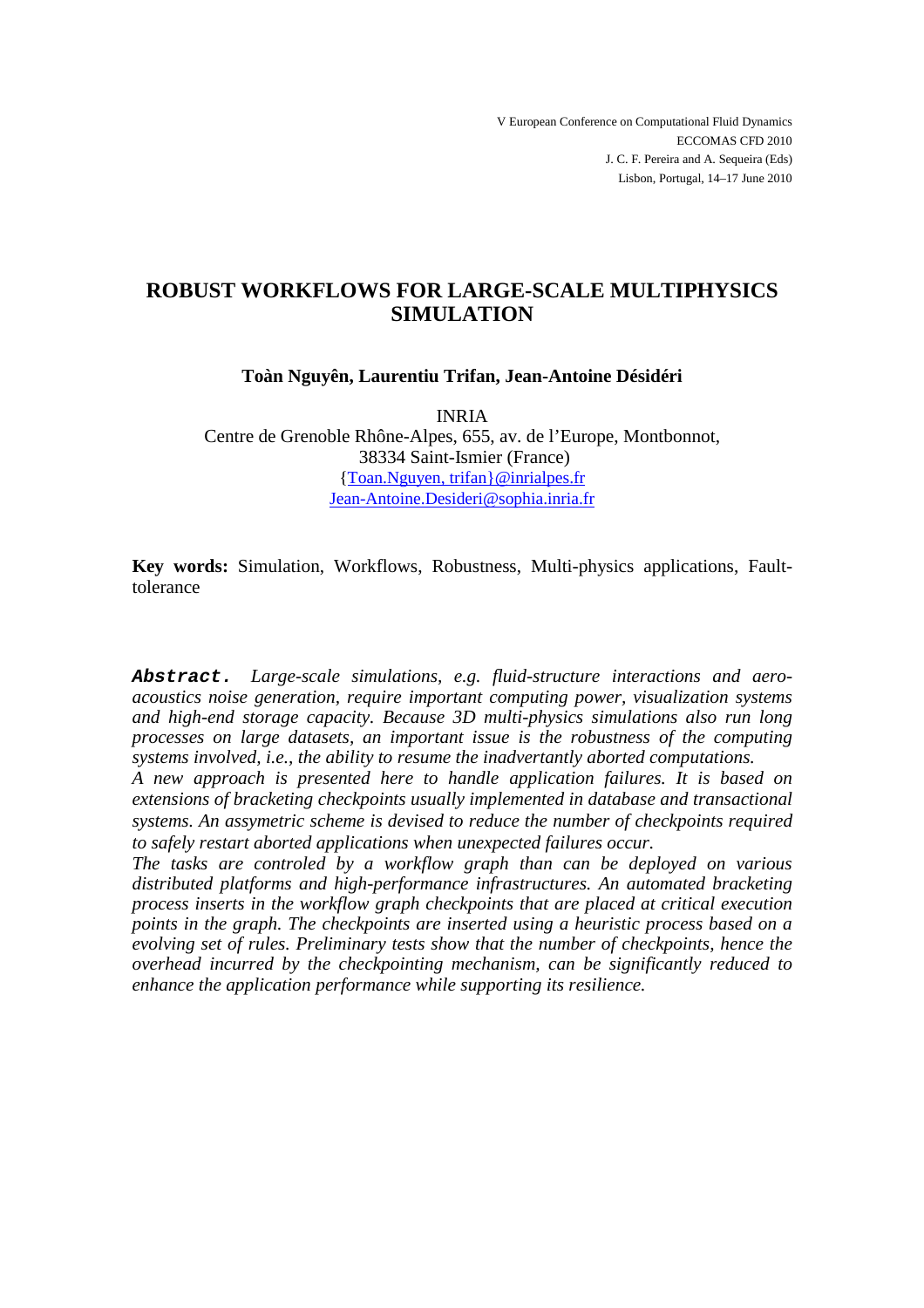## **1 INTRODUCTION**

The occurrence of random hardware and software failures is a challenging issue that raises many opportunities for smart solution in multi-core multi-processor systems. Critical application code is also the source of failures that can severely impact the processing of petascale volumes of data.

A new approach is presented here to handle random application failures. It is based on extensions of bracketing checkpoints usually implemented in database and transactional systems. An asymetric scheme is devised to reduce the number of checkpoints required to safely restart aborted applications when unexpected failures occur.

The approach is implemented as a plug-in for a workflow management system . This platform is compatible with remote parallel and high-performance computing infrastructures based on multi-core systems and supercomputers.

In this approach, multi-physics applications are modeled by interconnected graphs of distributed tasks. These tasks represent application codes. They can be distributed and run several instances of the code on remote locations where heterogeneous computing systems are running, including Beowulf clusters, supercomputers, multi-core multi-processors clusters, based on graphic processors and standard scalar processors.

Data replication and redundant code instances are some possible ways to consider fault-tolerance in high-performance computing systems [30]. Probabilistic approaches also support the provisioning for hardware and software failures. Incremental checkpointing facilities have recently been proposed to reduce the overhead incurred by checkpoint-restart mechanisms. Resilient workflows are considered here as a means to support large-scale dynamic and resilient multiphysics simulation and optimization applications, such as multiphysics aircraft simulation.

The paper is organized as follows. Section 2 details some characteristics of faulttolerant and resilient workflows. It gives insights on the bracketing and rule mechanisms used to implement workflow resiliency. Section 3 details a prototype distributed platform that is implemented for a larger multidiscipline optimization project involving several academic and industry partners. Section 4 is a conclusion.

## **2 RESILIENT WORKFLOWS**

Workflow management systems have recently been the focus of much interest and many research and deployment for scientific applications worldwide [18, 19, 27]. Their ability to abstract the applications by wrapping application codes have also stressed the usefulness of such systems for multidiscipline applications [15, 29]. When complex applications need to provide seamless interfaces hiding the technicalities of the computing infrastructures, their high-level modeling, monitoring and execution functionalities help giving production teams seamless and effective facilities [7, 17, 25]. Software integration infrastructures based on programming paradigms such as Python, Mathlab and Scilab have also provided evidence of the usefulness of such approaches for the tight coupling of multidisciplne application codes [14, 16]. Also highperformance computing based on multi-core multi-cluster infrastructures open new opportunities for more accurate, more extensive and effective robust multi-discipline simulations for the decades to come [20]. This supports the goal of full flight dynamics simulation for 3D aircraft models within the next decade, opening the way to virtual flight-tests and certification of aircraft in the future [15, 21].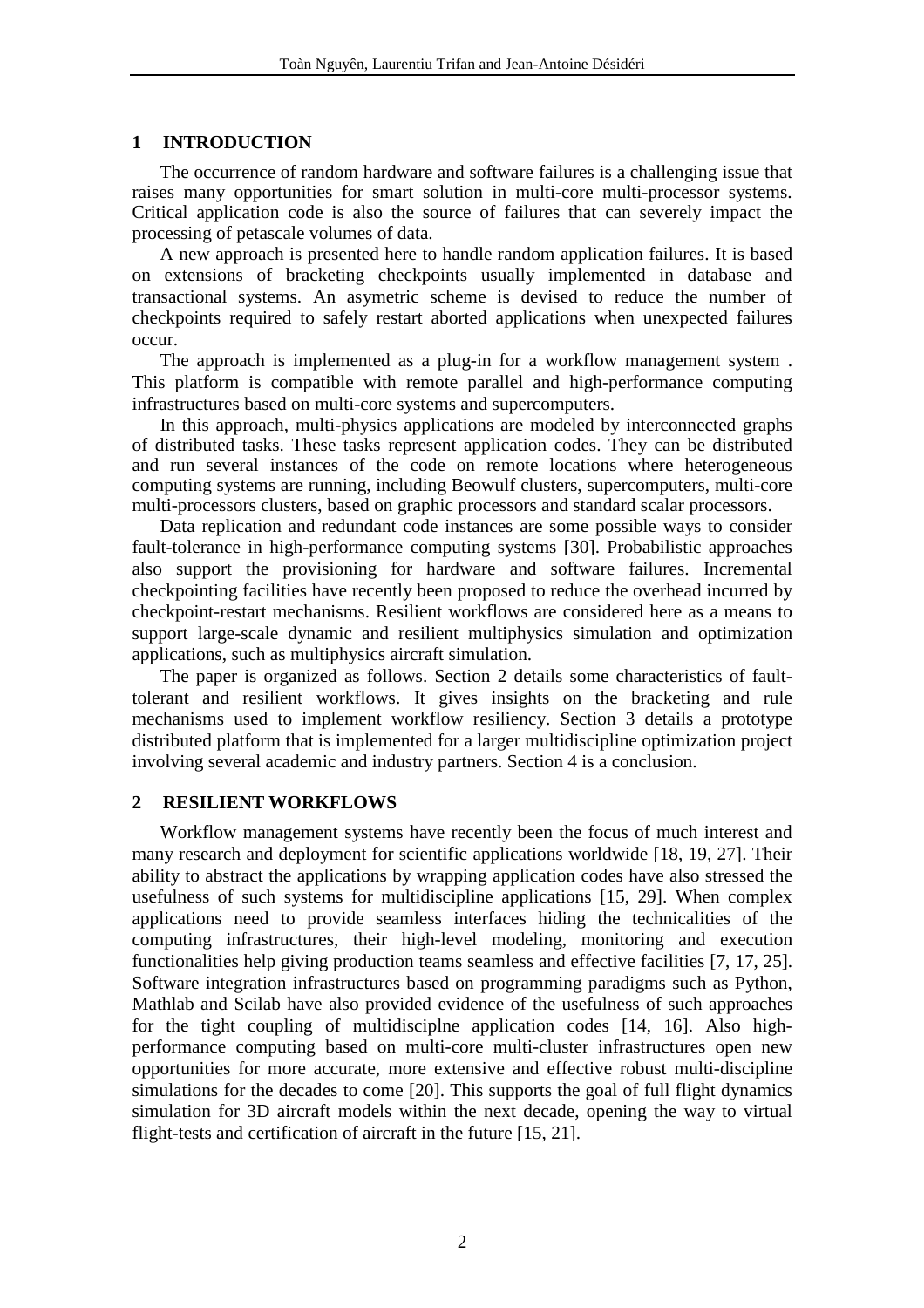## **2.1 Fault-tolerance**

Because distributed systems are potentially faced with unexpected hardware and software failures, adequate mechanisms have been devised to handle recovery of running systems, software and applications.

Checkpoint and restart mechanisms are usually implemented using the local ordering of the running processes. This implies that the safe execution of all the running processes is not guaranteed, i.e., there is no way a randomly aborted distributed process can be restored in a consistent state and resume correctly. The solution would be to use a global synchronization and clock, which is practically unfeasible and very constraining.



Figure 1. Composite workflow for wing aerodynamics optimization.

On the application side, this is used by transaction systems, e.g., airline reservation and banking systems, because compensation in case of failure is fundamental.

However, design, simulation and optimization applications bear specificities that require less stringent mechanisms than transaction systems. Design is a stepwise process that does not require global synchronizing, except when, and only when, dynamic update propagation is required. This can be executed during limited time periods and does not impair the usual stepwise approach.

## **2.2 Resilience**

Resilience differs here from fault-tolerance. It is defined here as the ability of the applications to survive to unpredictable behavior. In contrast, fault-tolerance is defined as the ability to survive to hardware and system or communications failures.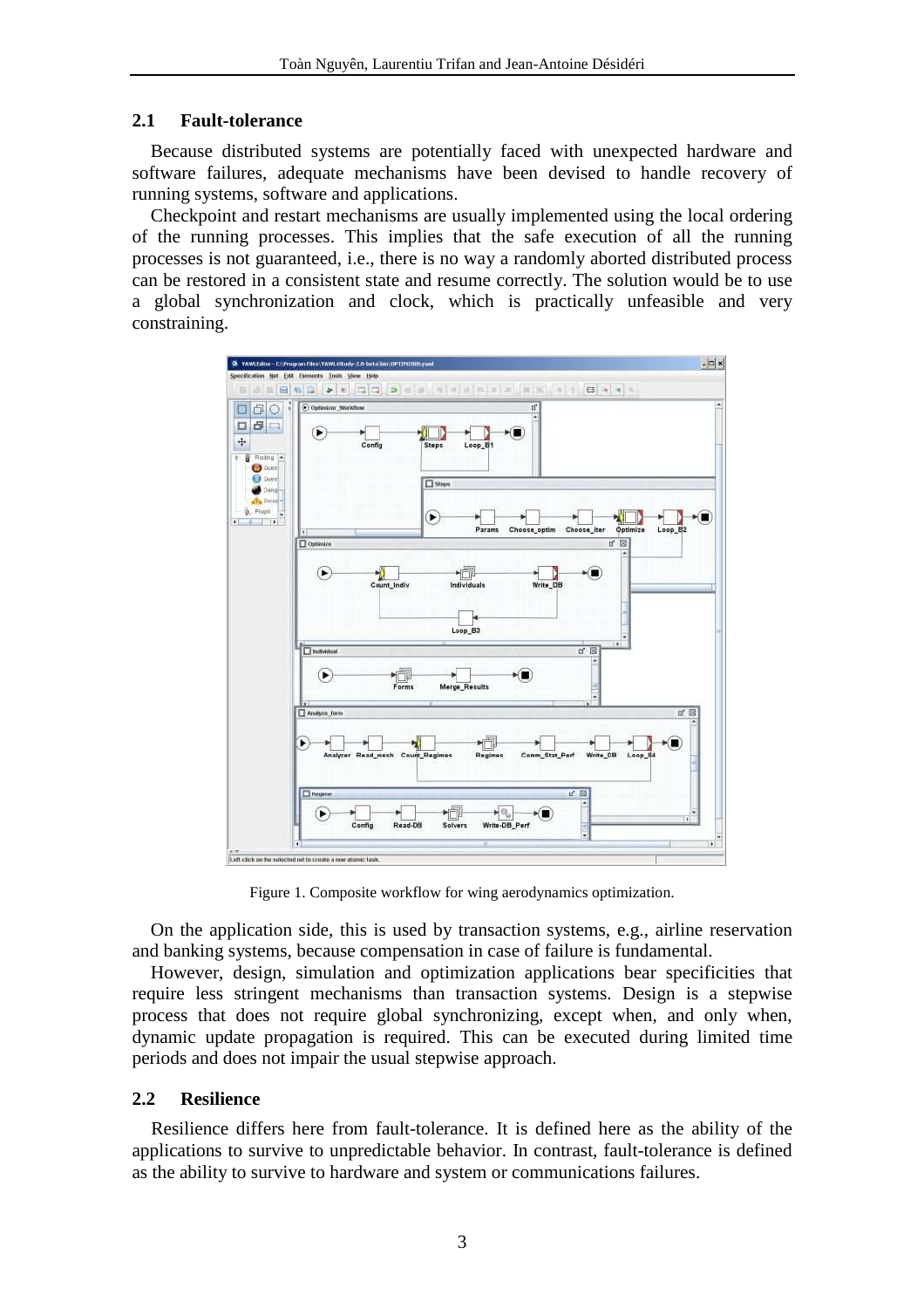In contrast with fault-tolerant workflows which can survive hardware and system failures, using ad-hoc bracketing by checkpointing mechanisms (Section 2.3), resilient workflows need to be aware of the application structure in order to implement automated survival procedures. These procedures can use the bracketing of subworkflows also, but in addition, they need specific logging of the workflow component operations and parameters to restore incrementally previous states and resume partially their operations (Figure 3).



Figure 3. Resilient workflow: iterative recovery

## **2.3 Checkpoints**

Thus, checkpoints must be inserted in the workflow composite hierarchy. They can bracket critical parts of the hierarchy, e.g., the most demanding CPU components (unsteady flow calculations over a 3D wing model, for example) and the following optimization components which might be less CPU demanding, but are fundamental to the application because they allow for the comparison of various optimized solutions. This scheme is called *bracketing checkpoints*.

Further, parallel branches of the workflow that failed need later to be re-synchronized with the branches that resumed correctly. This requires that the results of the successful branches are stored for further processing with the failed branches results, if they resume correctly later. Otherwise, these results are discarded if the failed branches never succeed. Because there is no awareness of the successful branches on the possible failures of parallel branches in the workflow, time-out and synchronization signals must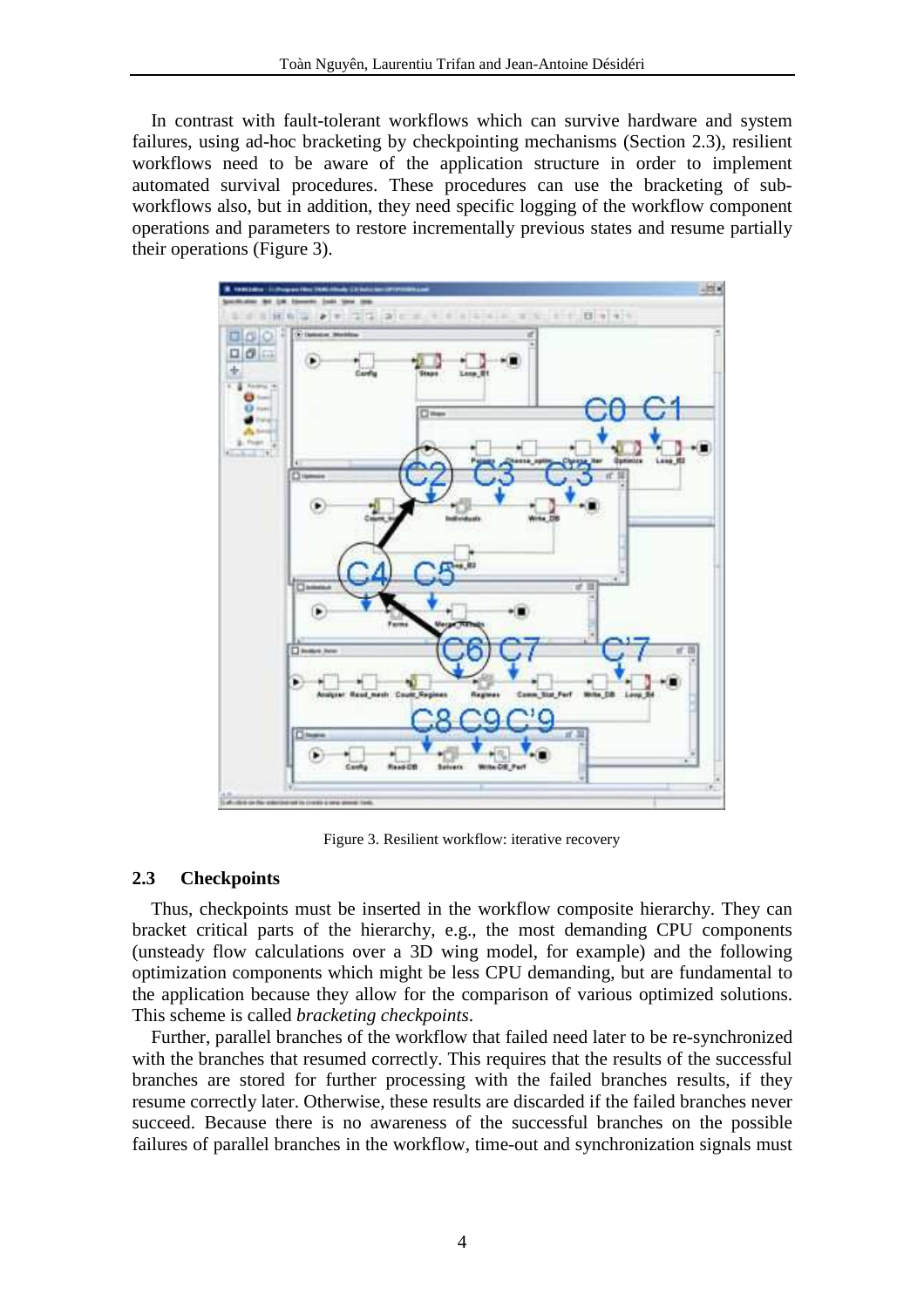be exchanged on a regular basis to notify each branch of the current state of the others: alive or not responding.

## **2.4 Rules**

We assume in the following that "join" operations are those that require several input datastreams to execute. Similarly, we assume that "fork" operations are those that output their results on several datastreams. They model generic tasks that execute application codes. We also consider "remote" and "local" operations. We do not distinguish between parallel and sequential implementations of the operations.

Further, we consider in the following that the "specified" operations are those operations or workflow tasks that are marked by the application designers or the users as requiring a specific treatment in the following heuristic procedure.

The specific characterization of the marked tasks is implemented by raising an exception that invokes a specific treatment that departs from the standard heuristic rules. An example of such exception is the backup of a particular intermediate result after processing by a large CPU intensive task or the back up of the result of a task producing petascale volumes of data. Workflow management systems usually provide powerful exception handling functionalities that can be used to implement this kind of "specified" operations management, e.g., YAWL [11].

This enables the designers and users to adapt the execution of the workflow depending on their specific knowledge and expertise.

This is a prerequisite for the effective implementation of the workflows based on previous runs and casestudies involving petaflops and petabytes of data. Some automated learning procedure could eventually be designed to support this kind of feedback.**.**



Figure 4. Asymmetric checkpoints.

The recovery procedure implements a heuristic approach based on the following rules:

- R1: no output backup for specified join operations
- R2: only one output backup for fork operations
- R3: no intermediate result backup for user-specified sequences of operations
- R4: no backup for user-specified local operations
- R5: systematic backup for remote inputs

In order to improve performance, these rules can be tuned by the application designers to fit their specific characteristics and requirements. This includes specified operations that are deemed CPU intensive and data intensive. Also, distributed scheduling policies can be taken into account through such rules.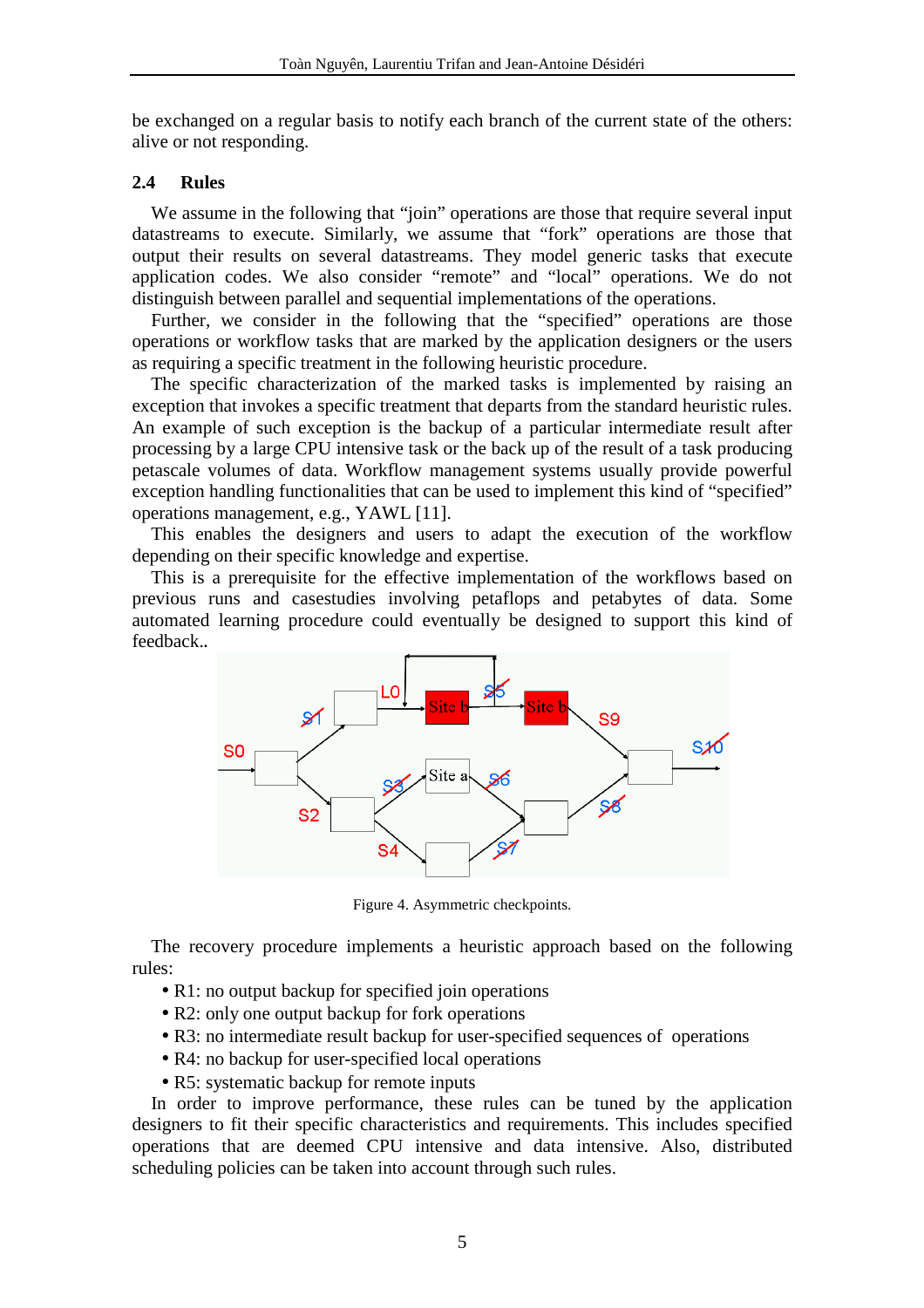However, the current prototype implementation described in Section 3 relies on a middleware that provides for resource allocation and load-balancing. Therefore, the rules can be altered or ignored by load-balancing strategies if appropriately authorized by the designers and users, and also if global and local policies make this mandatory, e.g., preemptive local strategies.

Based on these rules, the example illustrates the asymmetric cascading checkpoints on an unfolded workflow (Figure 4). Two remote execution sites are considered: Site a (white colored tasks) and Site b (red colored tasks).

When it is not modified and tuned by the designers, the result of the asymmetric cascading checkpoints procedure results in seven unnecessary checkpoints which are deleted, thus leaving five remaining checkpoints: S0, S2, S4, S9 and L0.

#### **3 IMPLEMENTATION**

#### **3.1 Distributed workflow platform**

The approach implemented here uses the YAWL workflow management system. It is one of the rare workflow systems to be defined with a sound formal semantics [4, 13]. The platform is designed to combine grid and distributed computing through a middleware with scientific computing using a mathematical problem solving environment. It thus provides an e-Science infrastructure as a high-performance platform for large-scale distributed data and CPU intensive applications. Validation of the platform is through industrial testcases concerning car aerodynamics and engine valves and pipes optimization.



Figure 5. OMD2 distributed optimization platform.

The approach wraps the existing applications codes, e.g., optimizers and solvers, with Web services that are invoked through Web services invocations.

The rules defined in Section 2.4 are implemented in a prototype distributed platform using the YAWL workflow management system for application composition, monitoring and scheduling.

The resiliency procedure uses default and user-defined rules as explained above. They are implemented using the worklet service provided by the YAWL system. It is called the "Worklet dynamic process selection and exception handling service for YAWL" [32]. It is a powerful exception handling and rule mechanism which uses a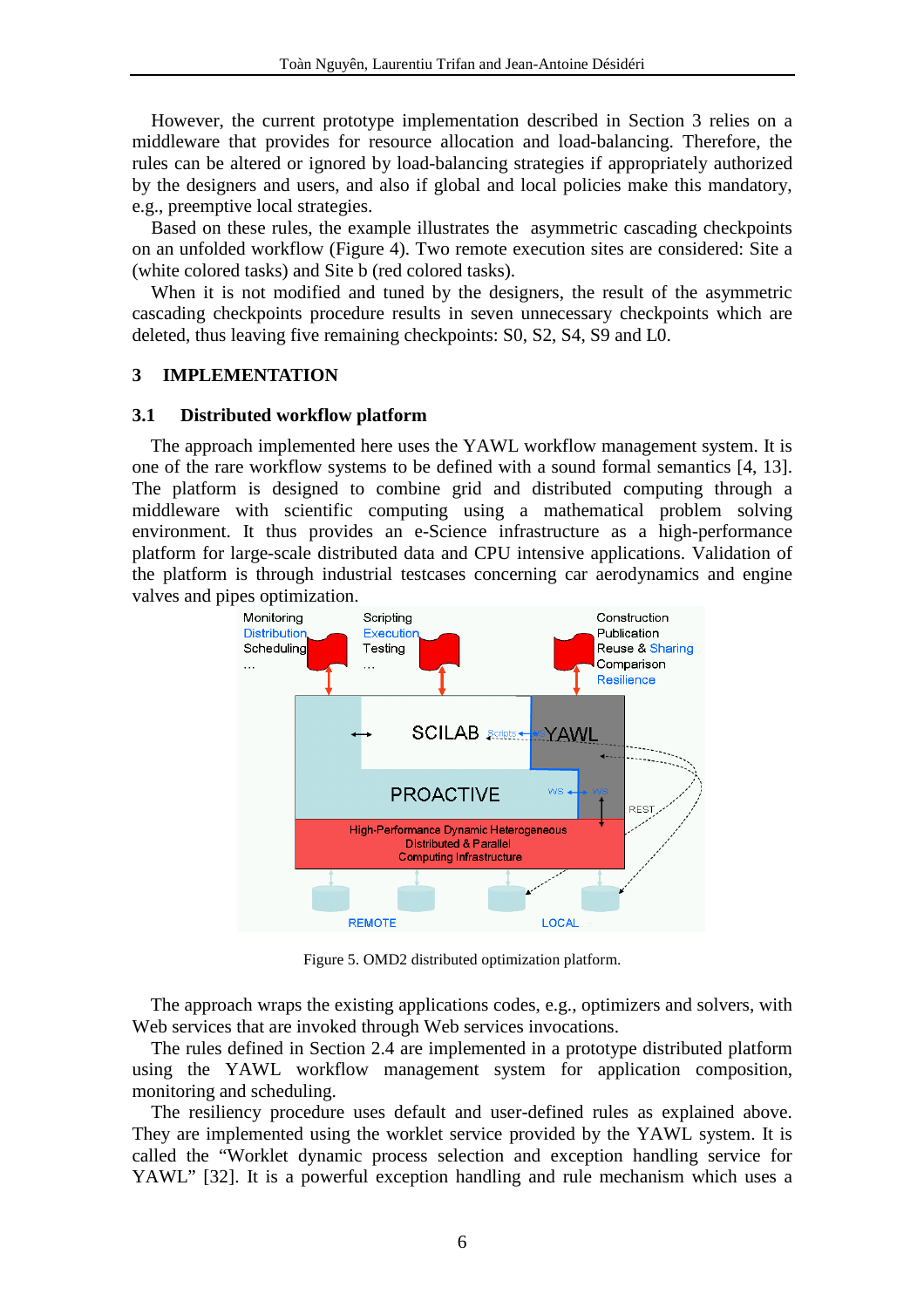dynamic selection and invocation mechanism including hierarchically defined rules [31].

Worklets are exception handlers. They are defined by standard workflows. Worklets are substituted dynamically at run-time for the YAWL work item, i.e., the application high-level tasks, that raised the exceptions (time-outs, abnormal behaviors, checkpointing, etc). They are invoked using the original item parameters and execute specific workflows that are stored in a dynamically updated directory of Web services. Also, several worklets can be launched simultaneously following an exception raising. Finally, new rules can be added dynamically and inserted in the exception handling mechanism. Thus an executing worklet can be dynamically replaced by another one. The system supports also recursive worklets and external events triggered by the users, providing a very powerful mechanism for dynamically changing the applications behavior at run-time [32].

Rules are specific elements handled by an appropriate mechanism. They allow for the application to pause, abort, resume and restart, based on the exceptions raised. Combined with the ability to add new exceptions on-line, and the handling worklets, this provides for a context (data) dependent behavior of the applications.

This allows for example different optimization algorithms to be dynamically invoked depending on the data being processed and on the convergence of the optimizers. It also allows for different exception handling treatments to be invoked, e.g., abort, restart, backtrack, suspend, recover, forced completion, forced failure, etc.

Further, as new exceptions occur, rules can be dynamically added by the users to the repository without modification of the original workflow specification. They become part of the workflow definition for future executions. This is a seamless approach to adapt the application behavior to unforeseen situations.

A platform supporting these features is developed for the OMD2 project [21] by a consortium that includes twelve academic and industry partners, including a major international car manufacturer leading the project. OMD2 is a French acronym for Distributed Multi-Discipline Optimization.

The goal is to develop a high-performance distributed environment for simulation and multidiscipline optimization for complex design projects.

#### **3.2 Multidiscipline platform**

The distributed platform uses the ProActive middleware for resource allocation and scheduling of tasks [19]. The tasks include software codes that collaborate and include Scilab scripts [20], optimization software developed by the project partners as well as commercial CAD tools.

YAWL is used for defining incrementrally composite workflows, as well as the sharing and reuse of the various software that form the applications (Figure 5). These can interact with the users through sophisticated exception handling mechanisms [31] and interact with each other using Web services [28]. This is also used for implementing the resilience and fault-tolerance features described in Section 2.

Because the workflow engine supports dynamic interactions with external software through Web Services, it communicates with the ProActive engine using specific services for distributed resource allocation and scheduling of the applications. Similarly, interaction with the Scilab numeric computation software is based on script invocations for the execution of the application codes. Access to local data and codes are available for both Scilab and YAWL users. Specific CAD, CFD, design and optimization tools used by the partners of the OMD2 project are also connected to the platform, e.g., CATIA, OpenFOAM, StarCD, ModeFrontier, as well as a SciLab optimization toolkit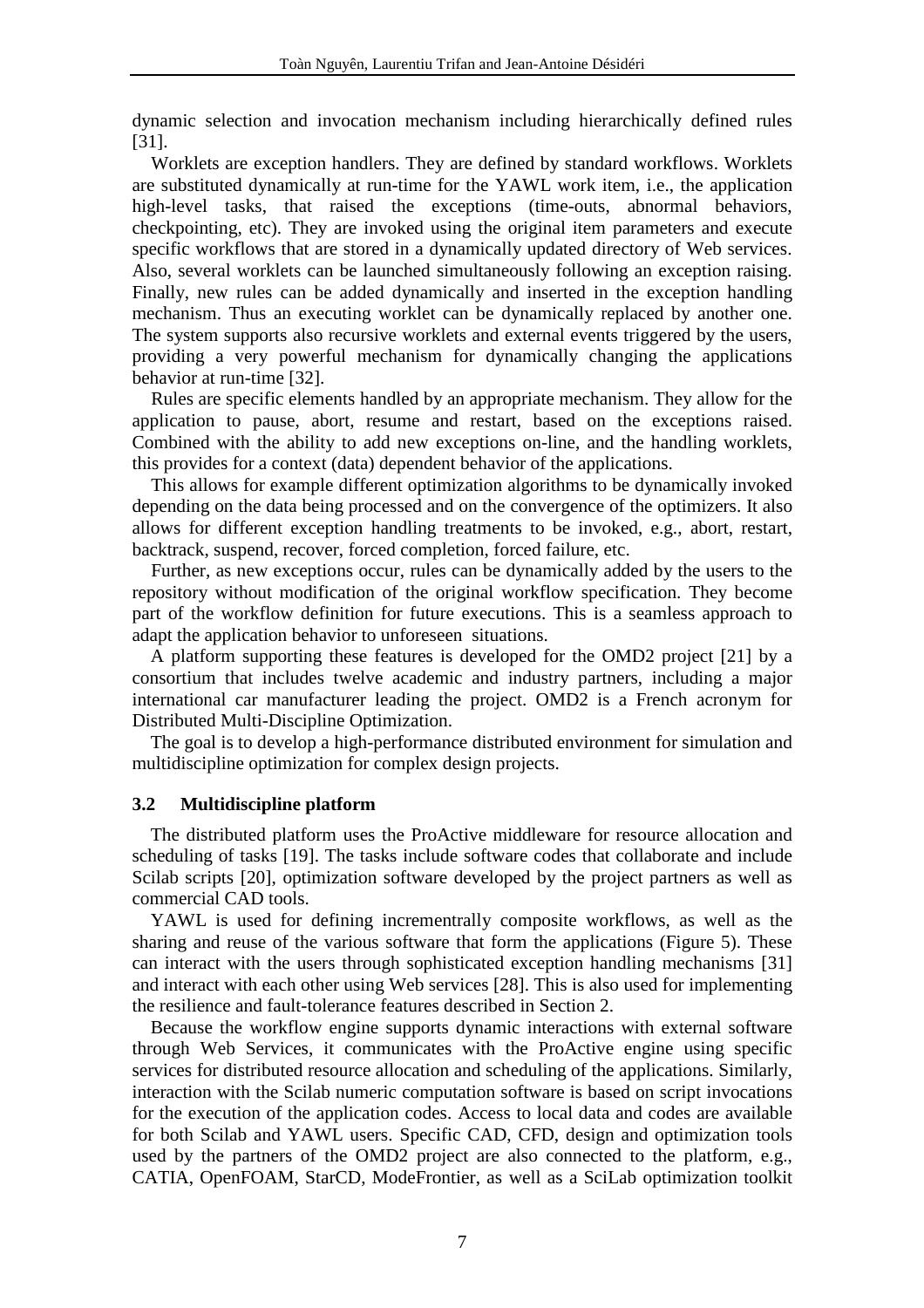that includes the partners' software. They benefit therefore from the features provided by the three platform components for application, data sharing and reuse as well as distributed execution:

- the Scilab scientific software package for numerical computations,

- the ProActive middleware for distributed task allocation, execution and monitoring,

- the YAWL workflow system for application definition, evolution and sharing.

## **4 CONCLUSION**

Distributed infrastructures exhibit potential hazards to the executing processes, due to unexpected hardware and software failures. This is endangered by the use of distributed high-performance environments that include very large clusters of multi-processors nodes. This requires fault-tolerant workflows systems.

Further, erratic application behavior requires dynamic user interventions, in order to adapt execution parameters for the executing codes and to run dynamic application reconfigurations. This requires resilient workflow systems.

This implies applications roll-back to appropriate checkpoints, and the implementation of survivability procedures, including fault-tolerance to external failures and resiliency to unexpected application behavior.

Asymmetric cascading checkpoints are presented here to effectively support the resiliency procedure. In order to minimize the overhead incurred by the checkpointing and logging of the workflow operations, a heuristic is presented that uses tunable rules to adapt the resiliency procedure to the application requirements and particular context at run-time.

Several open issues are currently under investigation, including the impact of the rule ordering on the resilience performance in case of application restart after unexpected crashes, the impact of user-defined rules inserted in the default rule set and the impact of application characteristics (CPU and data intensive) on the expected resilience/application performance ratio.

## **ACKNOWLEDGMENTS**

This work is the result of the authors' contributions to:

- the OPALE project at INRIA: http://www-opale.inrialpes.fr,
- the AEROCHINA2 project of the EC, supported by the "Transport including Aeronautics" program of the FP7, contract n°ACS7-GA-2008-213599 (www.cimne.com/aerochina2),
- the OMD2 project ("Optimisation Multi-Disciplines Distribuée") of the French National Research Agency (ANR), grant n°ANR-08-COSI-007-07, program COSINUS ("Conception et Simulation").

The authors wish to thank all their partners for their support and Prof. Jacques Périaux from CIMNE (Barcelona, Spain) for fruitful discussions.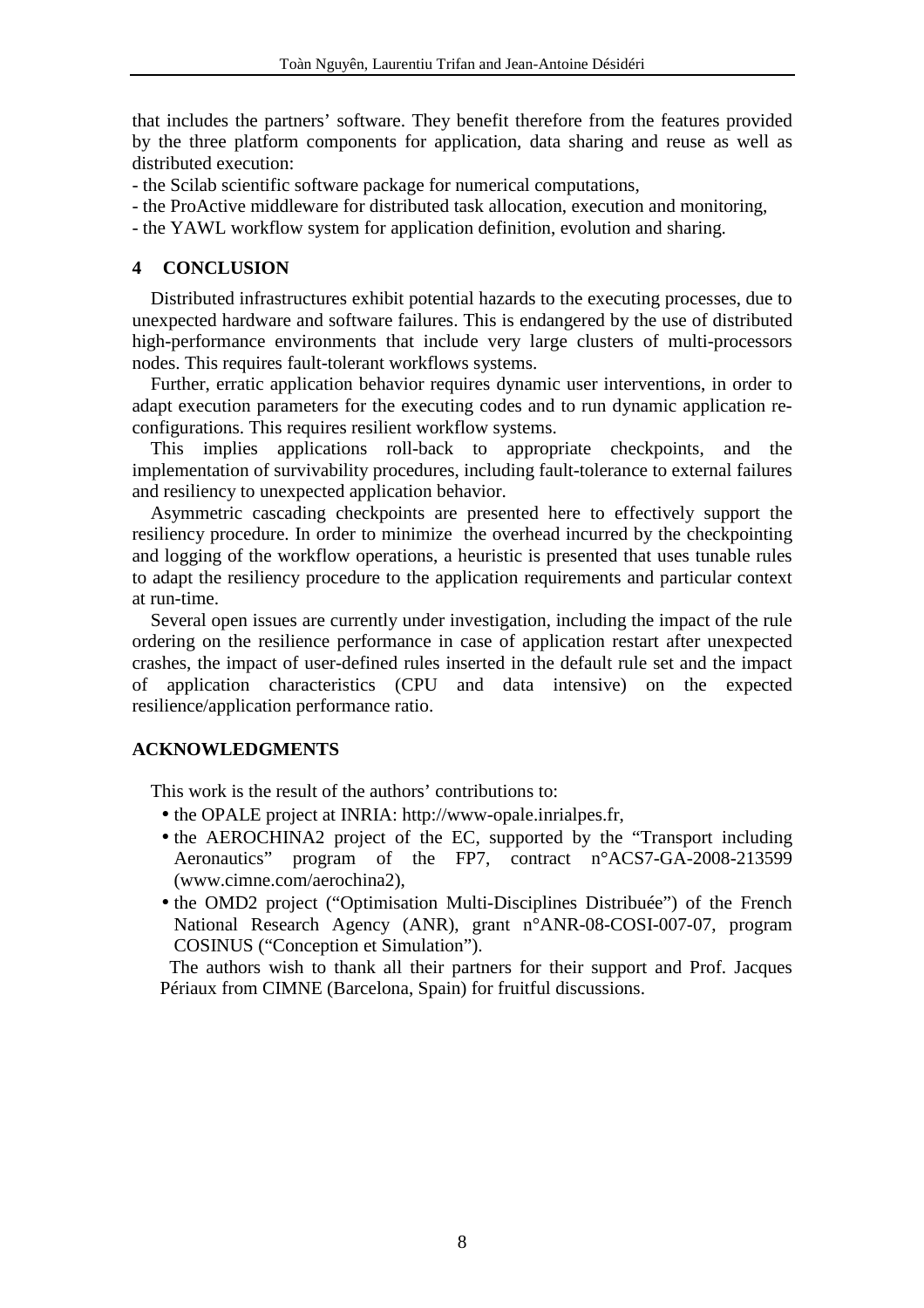## **REFERENCES**

 [1] Y.Simmhan et al. "Building the Trident Scientific Workflow Workbench for Data Management in the Cloud". In proceedings of the *3rd Intl. Conf. on Advanced Engineering Computing and Applications in Science*. ADVCOMP'2009. Sliema (Malta). October 2009.

[2] A. Abbas, High Computing Power: A radical Change in Aircraft Design Process, In proceedings of the *2nd China-EU Workshop on Multi-Physics and RTD Collaboration in Aeronautics*. Harbin (China) April 2009.

[3] T. Nguyên and J-A Désidéri, Dynamic Resilient Workflows for Collaborative Design, In proceedings of the 6th *Intl. Conf. on Cooperative Design, Visualization and Engineering*. Luxemburg. September 2009. Springer-Verlag. *LNCS 5738*, pp. 341–350 (2009)

[4] W. Van der Aalst et al., Modern Business Process Automation: YAWL and its support environment, *Springer* (2010).

[5] B. Abou El Majd, J.-A.Désidéri, and R. Duvigneau, Multilevel strategies for parametric shape optimization in aerodynamics, *European Journal of Computational Mechanics* **17**, 1–2 (2008).

[6] D. Mogilevsky et al., Byzantine anomaly testing in Charm++: providing faulttolerance and survivability for Charm++ empowered clusters, In proceedings of the *6 th IEEE Intl. Symp. On Cluster Computing and Grid Workshops*. CCGRIDW'06. Singapore. May 2006.

[7] E. Deelman et Y. Gil., Managing Large-Scale Scientific Workflows in Distributed Environments: Experiences and Challenges, In proceedings of the 2<sup>nd</sup> IEEE Intl. Conf. *on e-Science and the Grid*. Amsterdam (NL). December 2006.

[8] V. Selmin, Advanced Tools for Multidisciplinary Analysis and Optimisation, In proceedings of the *2nd China-EU Workshop on Multi-Physics and RTD Collaboration in Aeronautics*. Harbin (China) April 2009.

[9] T. Nguyên, A perspective on High-Performance Collaborative Platforms for Multidiscipline Simulation and Optimization, In proceedings of the *2nd China-EU Workshop on Multi-Physics and RTD Collaboration in Aeronautics*. Harbin (China). April 2009.

[10] Y. Simmhan et al., GrayWulf: Scalable Softawre Architecture for Data Intensive Computing, In proceedings of the *42nd Hawaii Intl. Conf. on System Sciences*. January 2009.

[11] W. van der Aalst et al., Design and implementation of the YAWL sytem, In proceedings of the 16<sup>th</sup> Intl. Conf. on Advanced Information Systems Engineering. *CaiSE'2004*. 2004.

[12] M. Adams et al., YAWL User Manual, Version 2.0f, *The YAWL Foundation*. September 2009.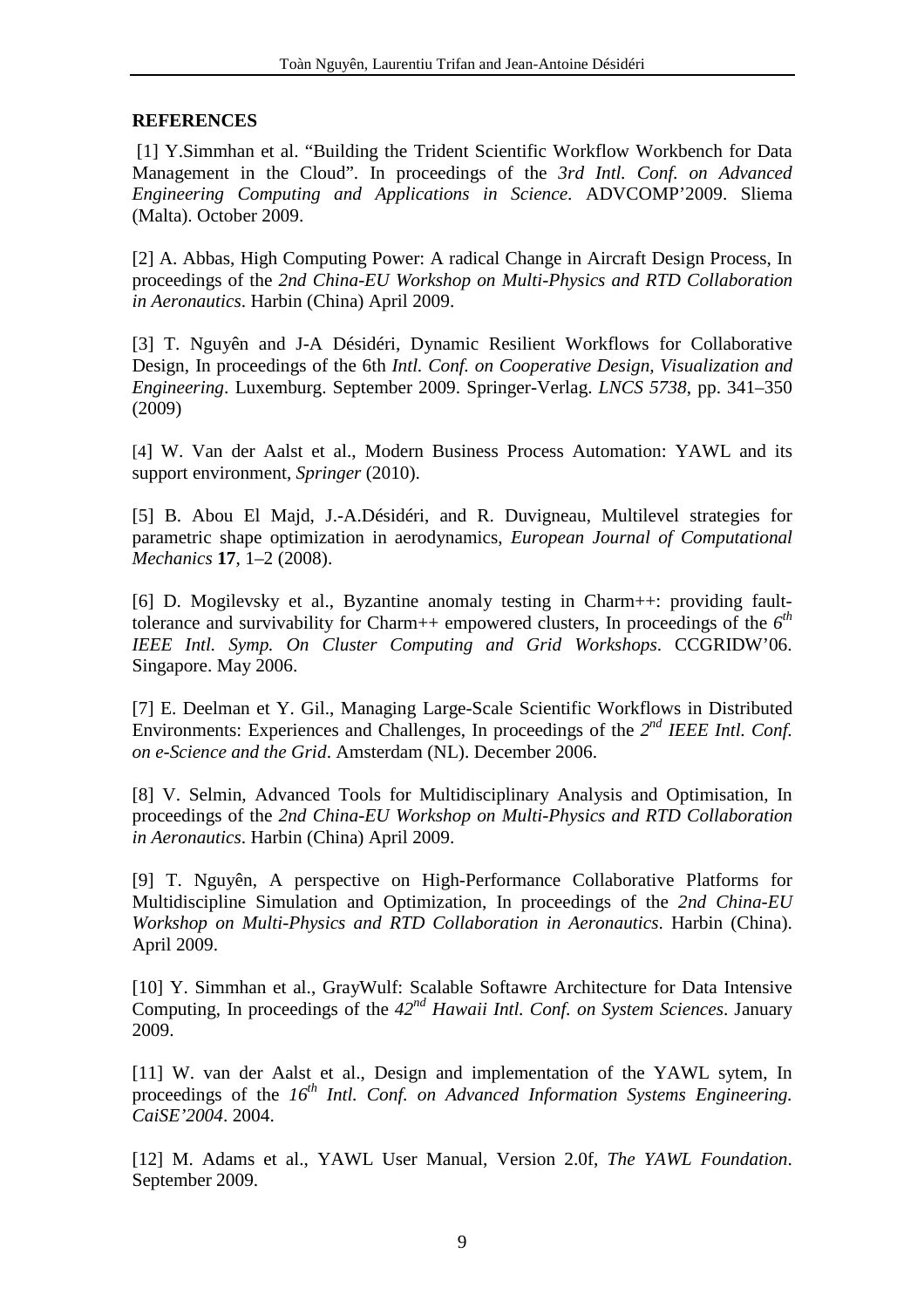[13] N. Russel et al.., Workflow control flow patterns. A revised view, *Tech. report. University of Eindhoven (NL)*. 2006.

[14] A.M. Wissink et al., A Multi-code Python-based Infrastructure for Overset CFD with Adaptive Cartesian Grids, In proceedings of the  $46^{th}$  AIAA Aerospace Science *Meeting* . Reno (Nevada). January 2008.

[15] D.J. Mavripilis et al., Petaflops Opportunities for the NASA Fundamental Aeronautics Program, In proceedings of the *18th AIAA Computational Fluid Dynamics Conference*. Miami (Florida). June 2007.

[16] J. Klenner et al., Future simulation Concept, In proceedings of the  $I<sup>st</sup> European$ *CEAS Air and Space Conference*. Berlin (G). September 2007.

[17] D.J. Mavripilis et al., High-Performance Computational Engineering: Putting the "E" Back in CSE, In proceedings of the *21st Intl. Conf. on Parallel Fluid Dynamics*. Moffett Filed (Ca.). May 2009.

[18] E. Deelman et al. Proceedings of the *NSF Workshop on the Challenges of Scientific Workflows*. Arlington (Va.). May 2006.

[19] Y. Gil et al., Examining the challenges of Scientific Workflows, *IEEE Computer*. December 2007.

[20] H. Simon., Future directions in High-Performance Computing 2009-2018, Invited lecture given at the *ParCFD 2009 Conference*. Moffett Field (Ca). May 2009.

[21] G. Katsaros et al., CFD Automatic Optimization using OpenFOAM in Grid Environments, In proceedings of the *OpenFOAM Intl. Conf*. 2007. London (U.K.). November 2007.

[22] M. Ghanem et al., Grid-enabled workflows for industrial product design, In proceedings of the 2<sup>nd</sup> Intl. Conf. on e-Science and Grid Computing. Amsterdam (NL). December 2006.

[23] G. Kandaswamy et al., Fault-tolerant and recovery of scientific workflows on computational grids, In proceedings of the  $8^{th}$  *Intl. Symp. On Cluster Computing and the Grid*. 2008.

[24] I.C. Kampolis et al., CFD-based analysis and two-level aerodynamic optimization on graphics processing units, *Paper submitted for publication*. September 2009.

[25] J. Wang et al., A high-level distributed execution framework for scientific workflows, In proceedings of the 4<sup>th</sup> IEEE Intl. Conf. on eScience. Indianapolis (In). December 2008.

[26] G. Martinez et al., Integrating scheduling policies into workflow engines, *Paper submitted for publication*.